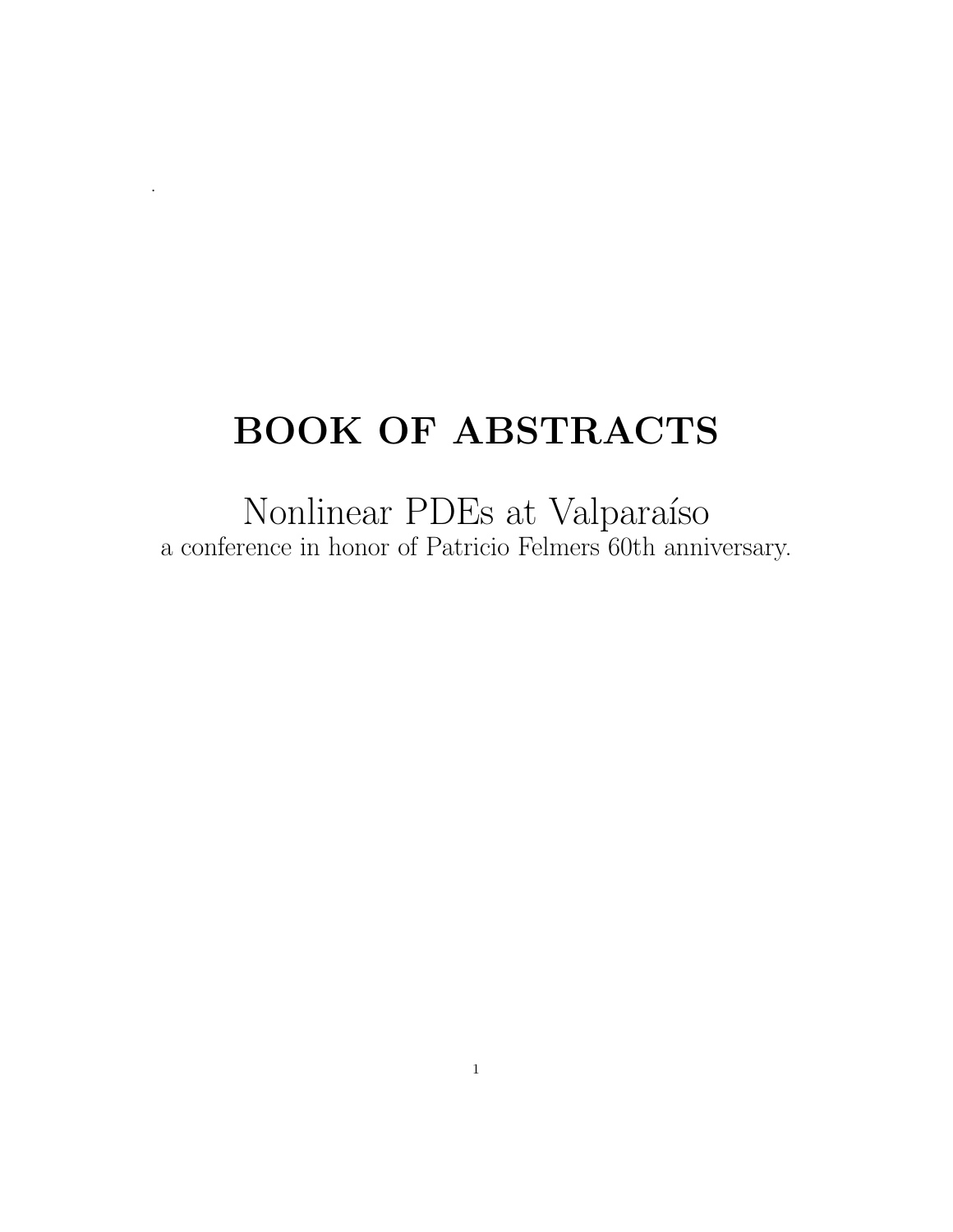2

.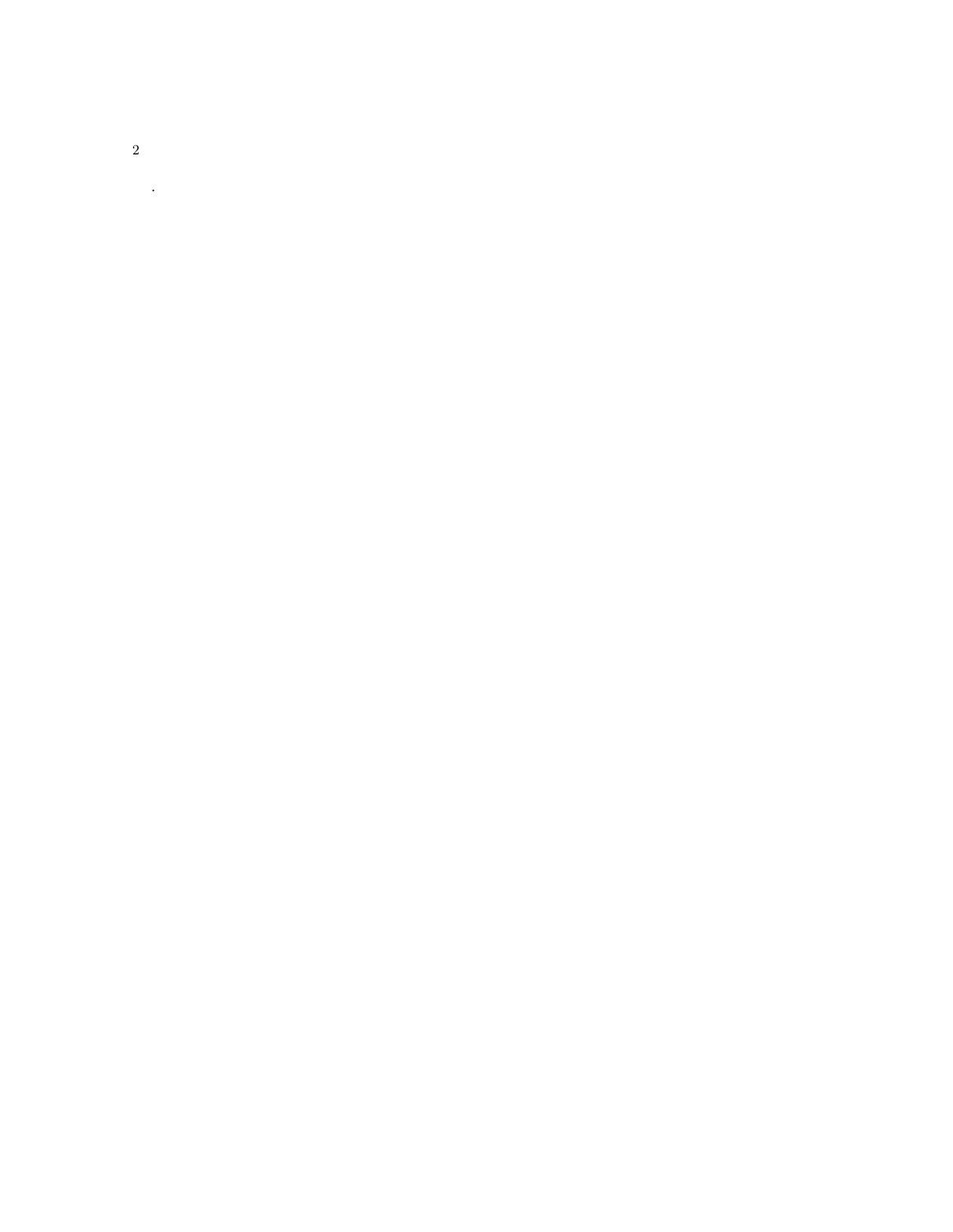#### Ground states of elliptic equations with competition between power and gradient terms

Marie Françoise Bidaut-Veron Université de Tours, France veronmf@univ-tours.fr

Here we consider the nonnegative solutions of equations in a punctured ball  $B(0, R) \setminus$  $\{0\} \subset \mathbb{R}^N$  or in  $\mathbb{R}^N$ , of type

$$
(0.1)\qquad \qquad -\Delta u = u^p + M|\nabla u|^q
$$

where  $p, q > 1$  and  $M \in \mathbb{R}$ . We give new a priori estimates on the solutions and their gradient, and Liouville type results. We use Bernstein technique and Osserman's or Gidas-Spruck's type methods. The most interesting case is  $q = 2p/(p+1)$ , where the equation is invariant by scaling. In the radial case, we give a precise description of all the regular and singular solutions, improving the known results. The situation appears to be quite complicated in the case  $M < 0$  of strong competition between the nonlinear terms.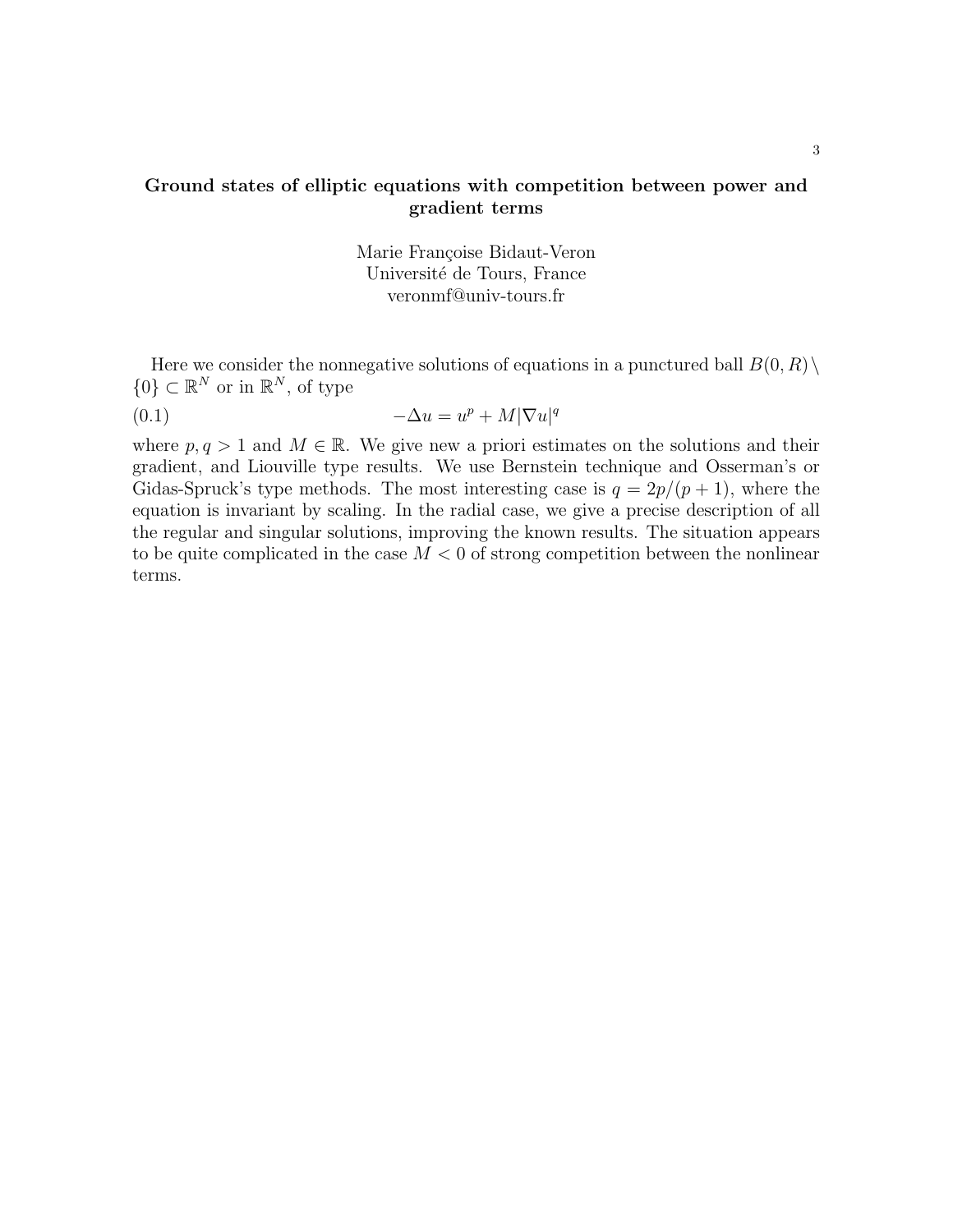#### A class of very degenerate operators: existence through convexity

Isabeau Birindelli. Universitá La Sapienza, Rome, Italy isabeau@mat.uniroma1.it

In a recent paper with Galise and Ishii we have proved existence of solutions for the Truncated Laplacians, a class of very degenerate fully nonlinear operators, when the domain is hula hoop i.e. uniformly convex and the first order term is small. We shall see which of these conditions can be removed and which can't.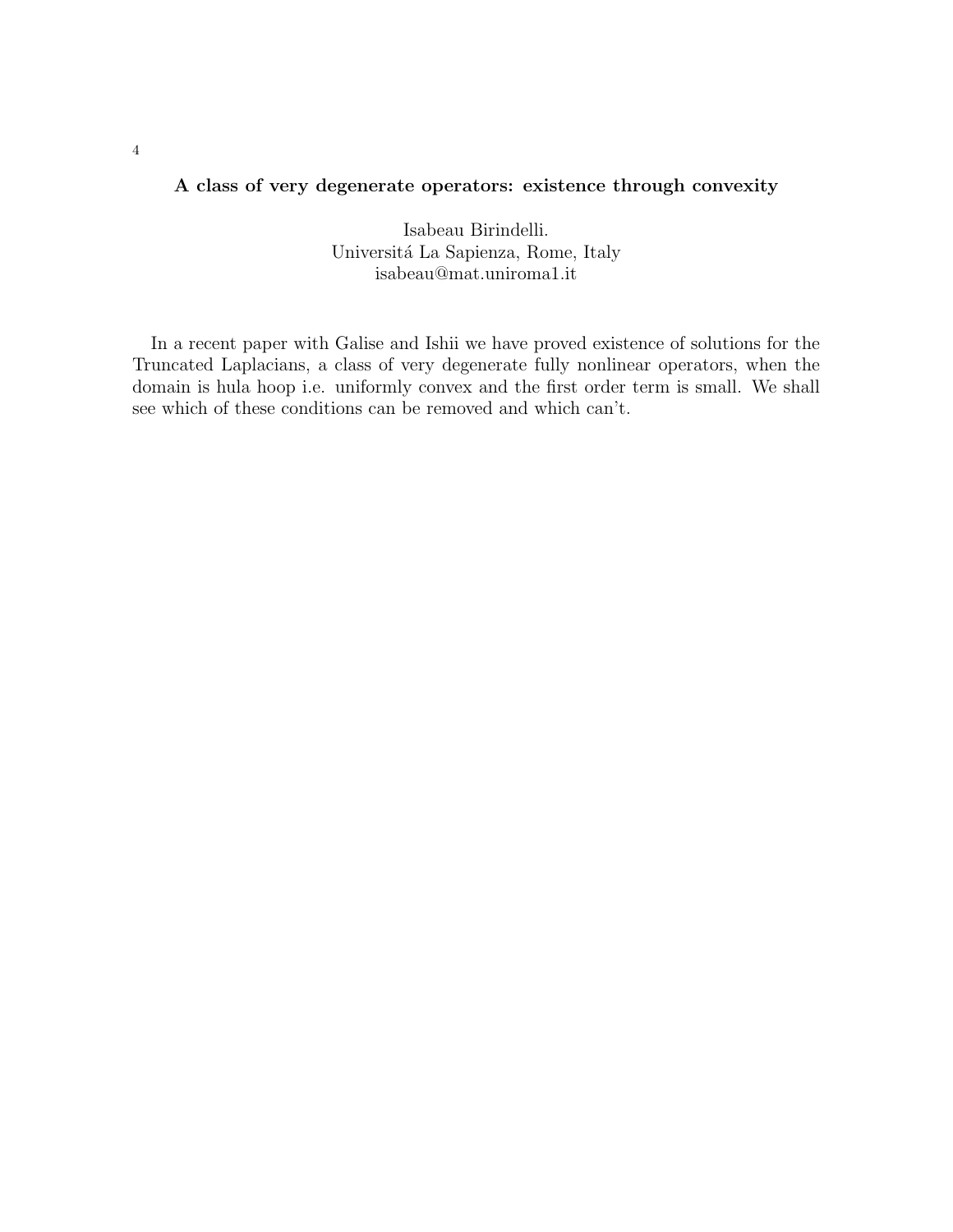#### On isolated singularities for elliptic equation with Hardy operator.

Huyuan Chen Jianxi Normal University, China chenhuyuan@yeah.net

In this talk, we would like to talk about the isolated singularities for Hardy operators:

• the fundamental solutions of Hardy operator

$$
\mathcal{L}_{\mu} := -\Delta - \frac{\mu}{|x|^2};
$$

• qualitative properties of the solution of nonhomogeneous of

 $\mathcal{L}_{\mu}u = f$  in  $\Omega \setminus \{0\}, \quad u = 0$  on  $\partial\Omega;$ 

• the classification, existence and nonexistence of the isolated singularities of semilinear Hardy equation

$$
\mathcal{L}_{\mu}u = u^p
$$
 in  $\Omega \setminus \{0\}$ ,  $u = 0$  on  $\partial\Omega$ .

• Application to semilinear linear elliptic equation  $-\Delta u = V f(u)$  in exterior domain.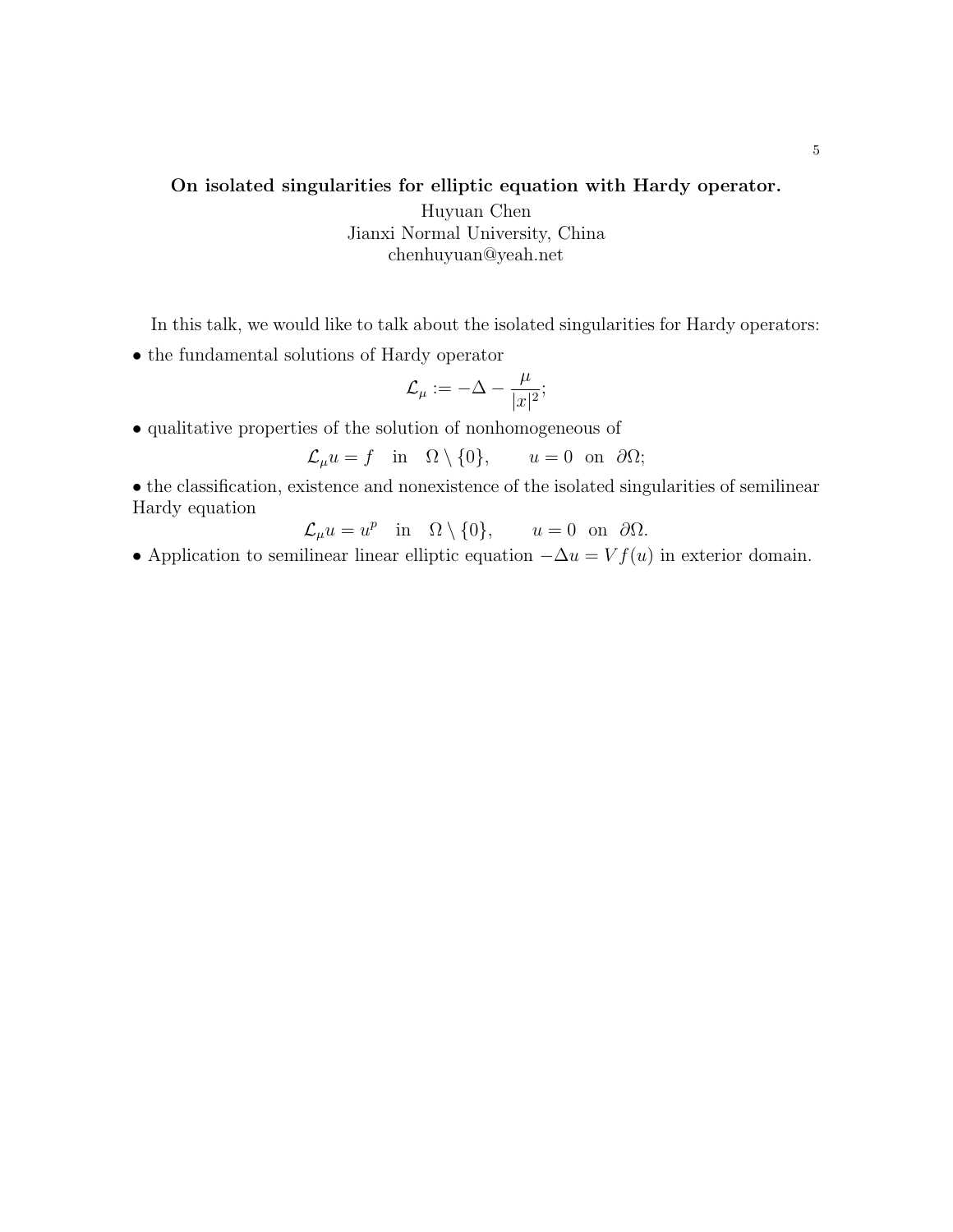## Large time behavior of solutions of the porous medium equation in exterior domains.

## Carmen Cortázar Pontifícia Universidad Católica de Chile ccortaza@mat.uc.cl

Let  $\mathcal{H} \subset \mathbb{R}^N$  be a non-empty bounded open set. We consider the porous medium equation in the complement of  $\mathcal H$ , with zero Dirichlet data on its boundary and nonnegative compactly supported integrable initial data.

Kamin and Vázquez, in 1991, studied the large time behavior of solutions of such problem in space dimension 1. Gilding and Goncerzewicz, in 2007, studied this same problem dimension 2. Using their results in the outer field we study the large time behavior of the solution in the near field scale, in particular in bounded sets of  $\mathbb{R}^N \setminus \mathcal{H}$ .

This a joint work with Fernando Quirós ( Universidad Autonoma de Madrid, Spain) and Noem Wolanski ( Universidad de Buenos Aires, Argentina).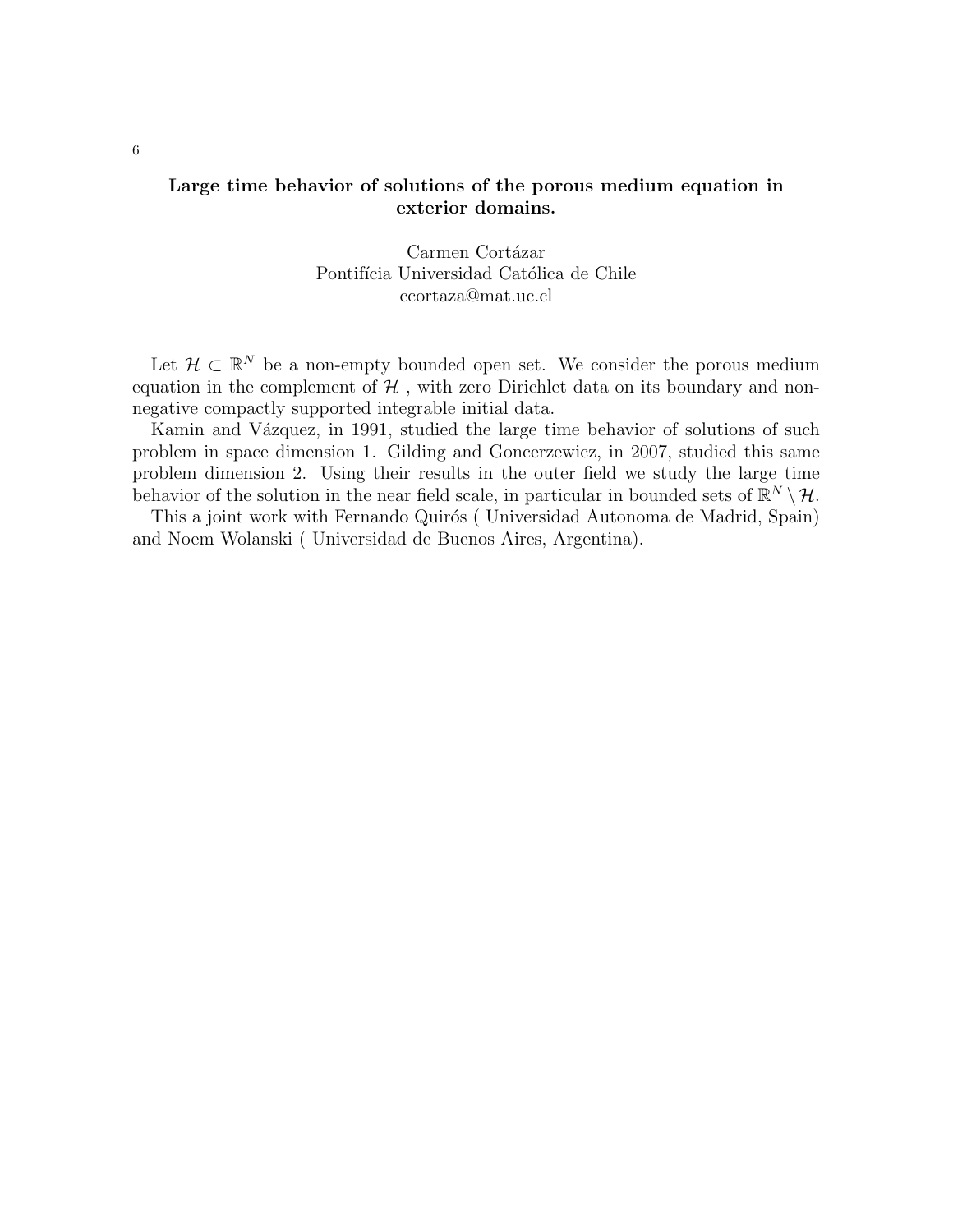## TBA.

Juan Dávila Universidad de Chile, Chile jdavila@dim.uchile.cl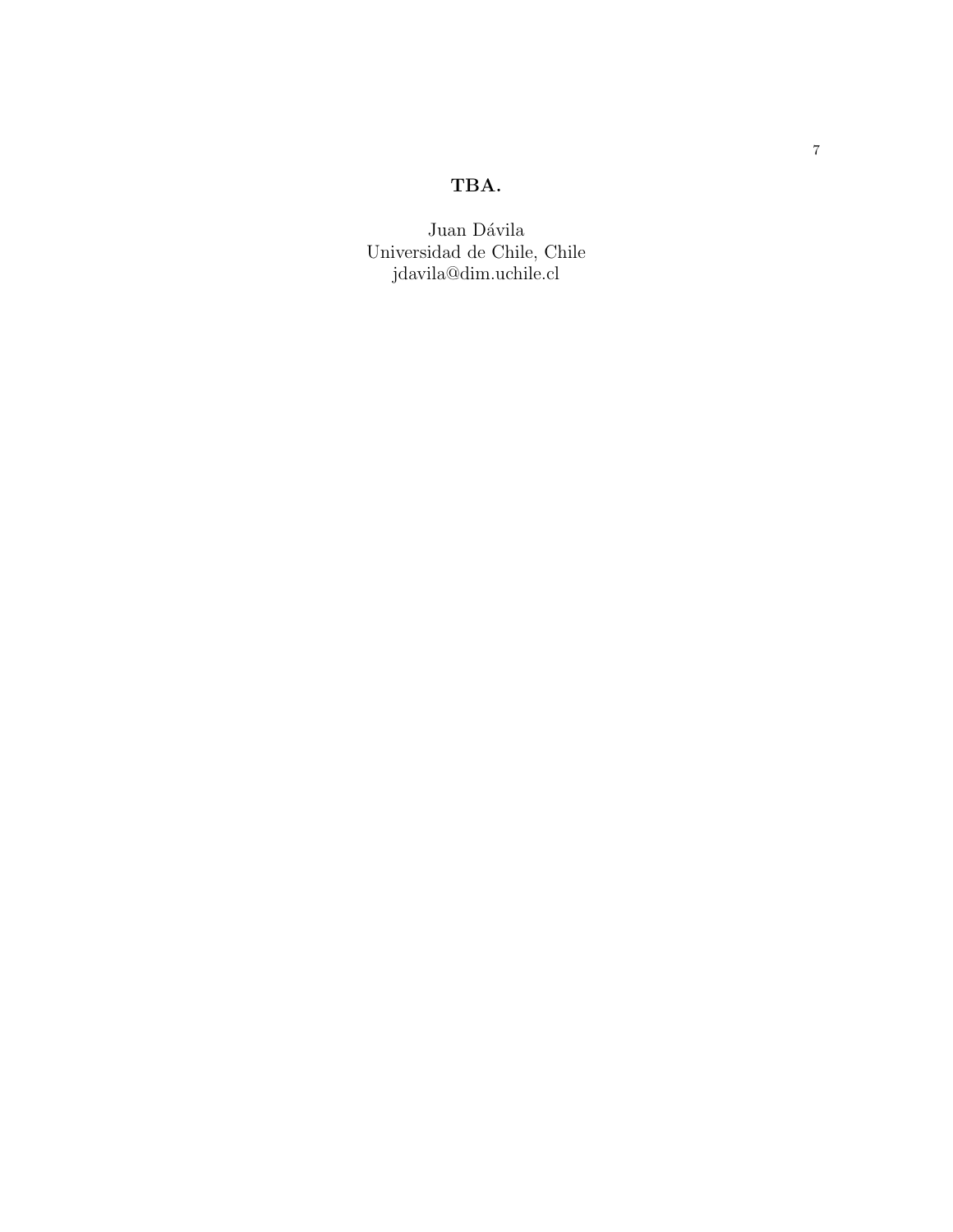## Vortex dynamics in Euler flows and the Liouville equation .

Manuel Del Pino University of Bath and Universidad de Chile delpino@dim.uchile.cl

We consider the two-dimensional Euler flow for an incompressible fluid confined to a smooth domain. We construct smooth solutions with concentrated vorticities around /itkk points which evolve according to the Hamiltonian system for the Kirkhoff-Routh energy. The profile around each point resembles a scaled finite mass solution of Liouville's equation. This is joint work with Juan Davila, Monica Musso and Juncheng Wei.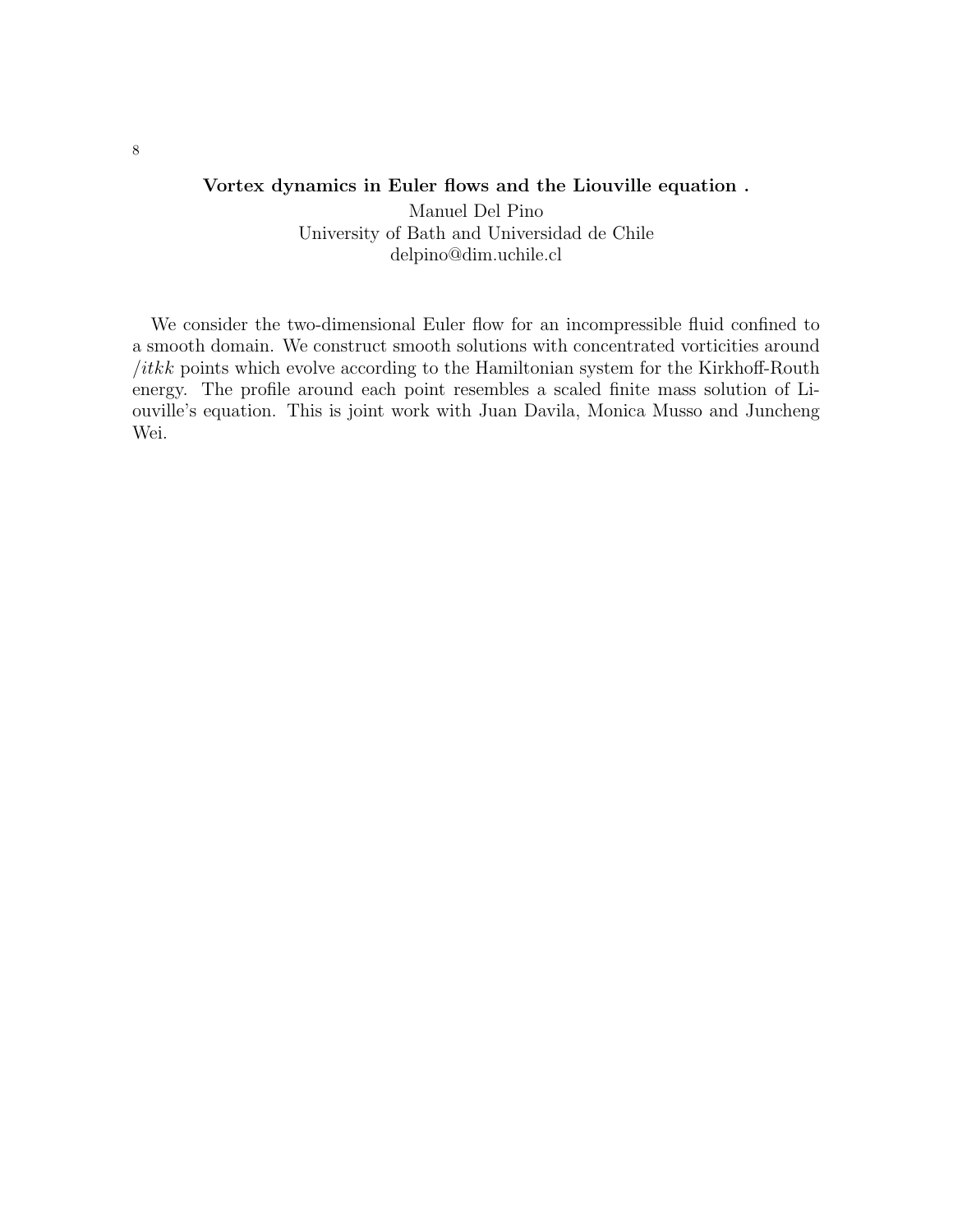## TBA.

Djairo de Figueiredo UNICAMP, Brazil djairo@ime.unicamp.br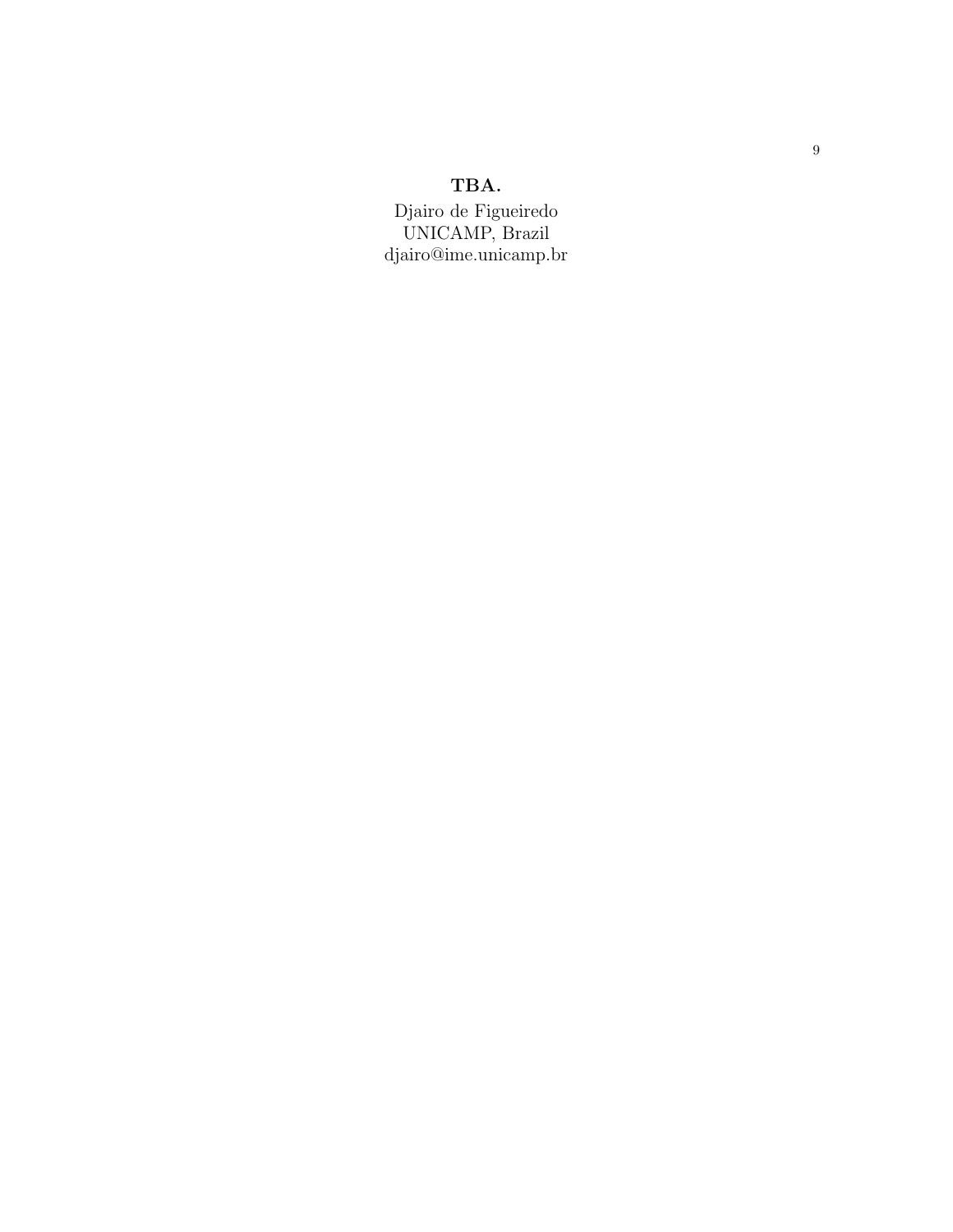#### Symmetry and symmetry breaking in PDEs.

Jean Dolbeault Université Paris-Dauphine, France dolbeaul@ceremade.dauphine.fr

Symmetry and symmetry breaking phenomena in elliptic PDEs are essential for the classification of the solutions and for applications for instance in physics. While symmetry breaking can often be proved by linear instability of symmetric solutions, symmetry results are global and require more elaborate tools. Some insight can be gained by using appropriate flows and monotonicity properties of related functionals. The lecture is intended to give a partial review on this topic and will in particular cover some of the results on models with magnetic fields obtained in collaboration with Maria J. Esteban, and several other co-authors.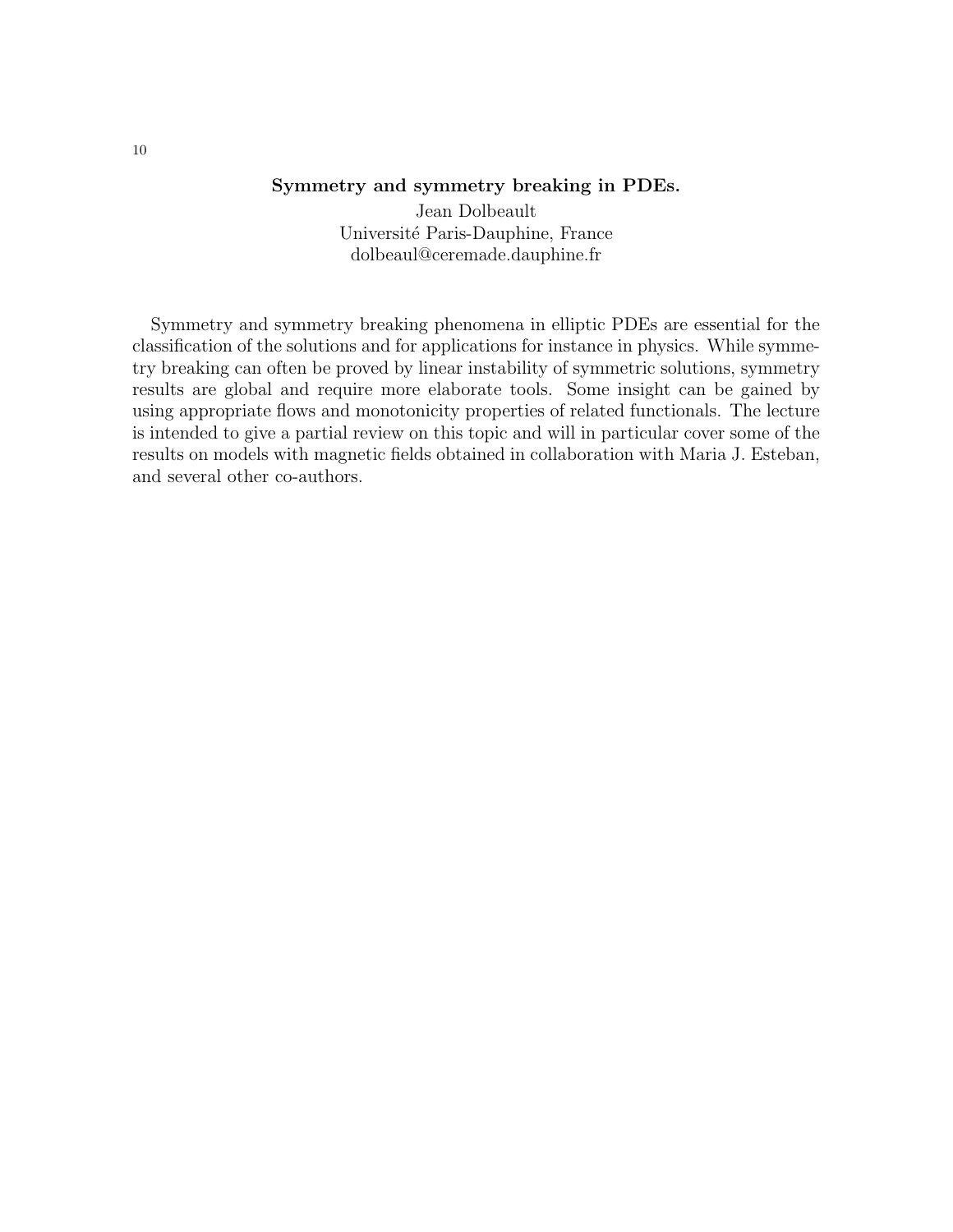### Interior regularity results for zero-th order operators approaching the fractional Laplacian.

Disson dos Prazeres Sergipe Federal University, Brasil disson@mat.ufs.br

In this lecture we going to talk about interior regularity results for the solution  $u_{\epsilon} \in C(\Omega)$  of the Dirichlet problem

.

(0.2) 
$$
\begin{cases} -\mathcal{I}_{\epsilon}(u) = f_{\epsilon} & \text{in } \Omega \\ u = 0 & \text{in } \Omega^c. \end{cases}
$$

where  $-\mathcal{I}_{\epsilon}$  is an approximation of the well-known fractional Laplacian of order  $\sigma$ , as  $\epsilon$ tends to zero. The purpose of this talk is to understand how the interior regularity of  $u_{\epsilon}$  evolves as  $\epsilon$  approaches zero. We going to present recent results which provide that  $u_{\epsilon}$  has a modulus of continuity which depends on the modulus of  $f_{\epsilon}$ , which becomes the expected Hölder profile for fractional problems, as  $\epsilon \to 0$ . This analysis includes the case when  $f_{\epsilon}$  deteriorates its modulus of continuity as  $\epsilon \to 0$ .

Joint work with P. Felmer (CMM-DIM) and E. Topp (USACH).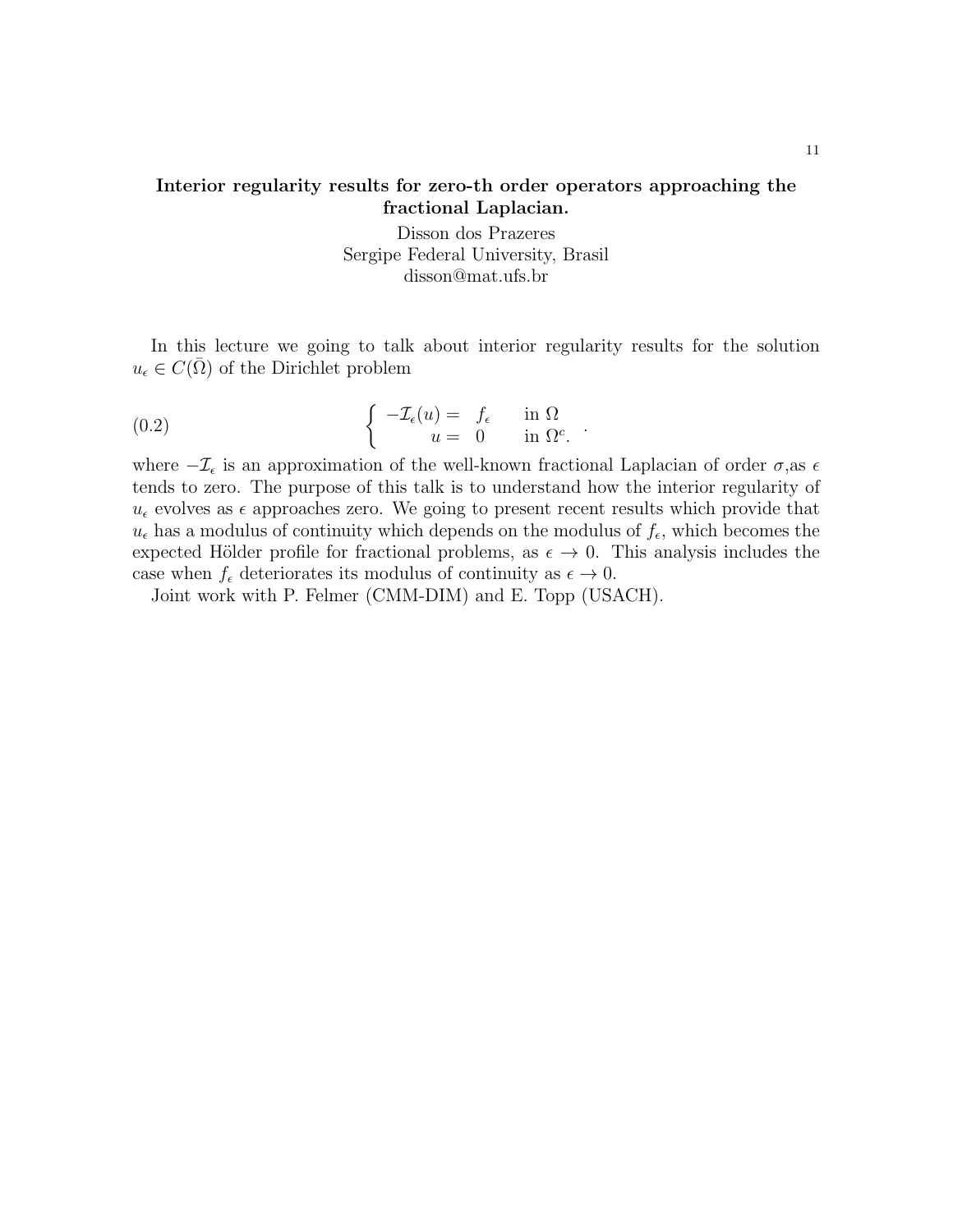# Magnetic interpolation inequalities in dimensions 2 and 3.

Maria Esteban Université Paris-Dauphine, France esteban@ceremade.dauphine.fr

In this talk I will present various results concerning interpolation inequalities, best constants and information about the extremal functions concerning Schrdinger magnetic operators in dimensions 2 and 3. The particular, and physical interesting cases of constant and of Aharonov-Bohm magnetic fields will be discussed in detail.

These works have been made in collaboration with J. Dolbeault, A. Laptev and M. Loss.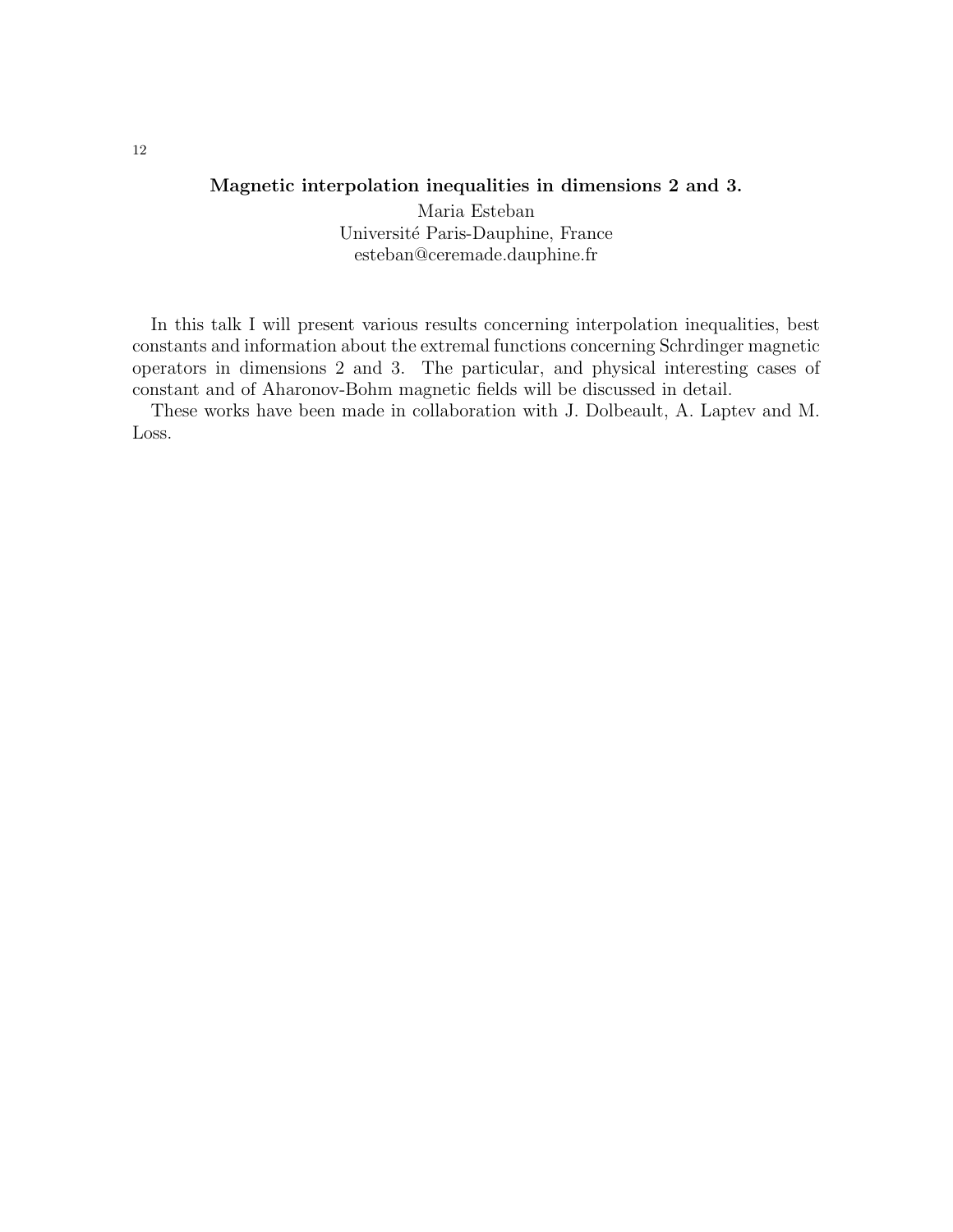## On the existence and uniqueness of bound state solutions of a semilinear equation with weights.

Marta García-Huidobro Pontifícia Universidad Católica de Chile, Chile mgarcia@mat.puc.cl

We consider radial solutions of a general elliptic equation involving a weighted Laplace operator. We establish the existence and uniqueness of sign changing solutions to

(0.3) 
$$
\operatorname{div}(A\nabla v) + Bf(v) = 0, \ \lim_{|x| \to \infty} v(x) = 0, \ x \in \mathbb{R}^n,
$$

 $n > 2$ , where A and B are two positive, radial, smooth functions defined on  $\mathbb{R}^n \setminus \{0\}$ . We assume that the nonlinearity  $f \in C(-c, c)$ ,  $0 < c \leq +\infty$  is an odd function satisfying some convexity and growth conditions, and has a zero at  $b > 0$ , is non positive and not identically 0 in  $(0, b)$ , positive in  $(b, c)$ , and is differentiable in  $(0, c)$ .

Joint work with C. Cortázar and P. Herreros (PUC, Chile).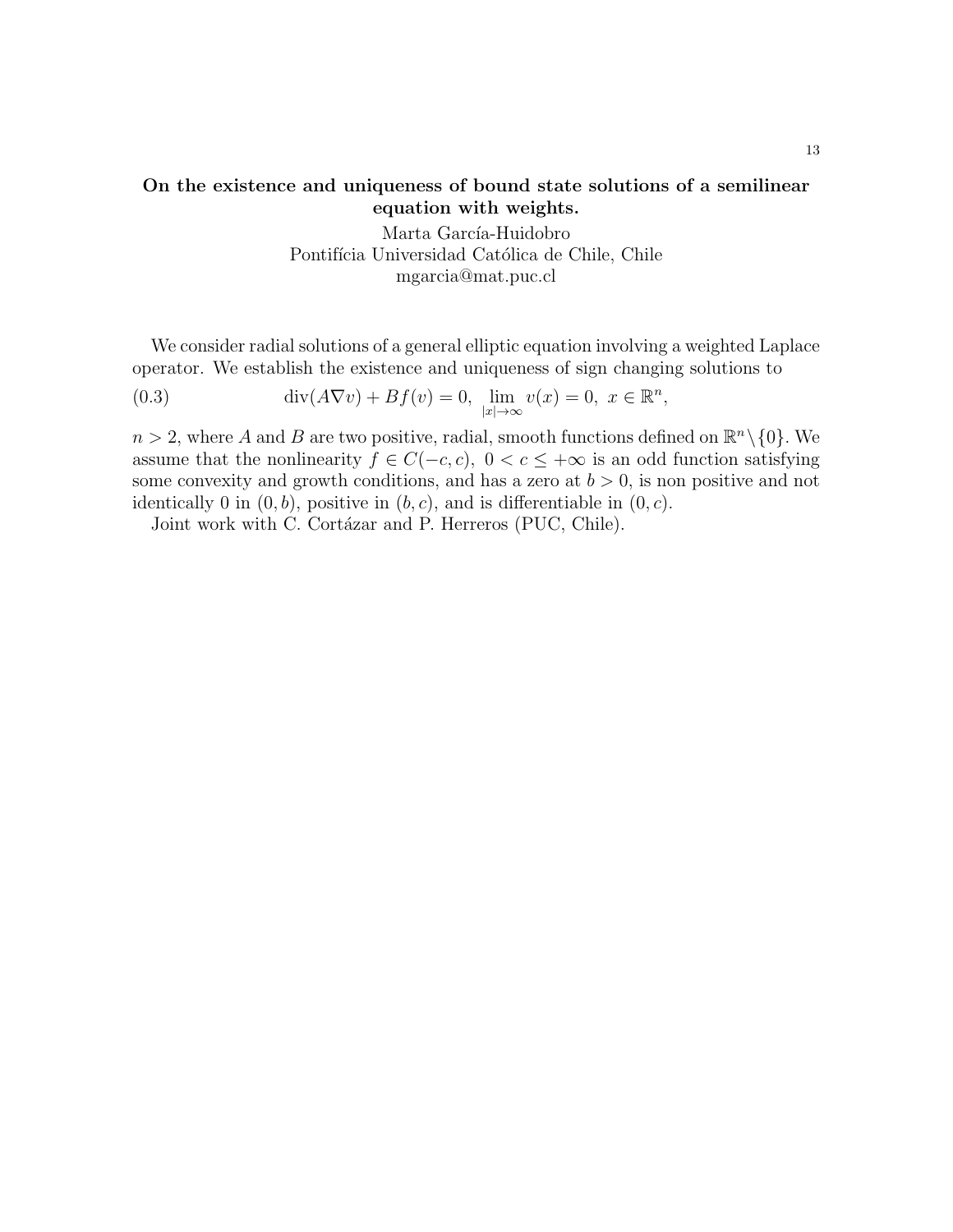## The vanishing discount problem for Hamilton-Jacobi equations in Euclidean  $n$  space.

Hitoshi Ishii Waseda University, Japan hitoshi.ishii@waseda.jp

I will present recent joint work with A. Siconolfi which concerns the vanishing discount problem for Hamilton-Jacobi equations in Euclidean n space. Under appropriate assumptions, which, in particular, imply the compactness of the (projected) Aubry set of the associated ergodic problem, the convergence of the whole family of solutions of the discount problems, as the discount factor tends to zero, is established.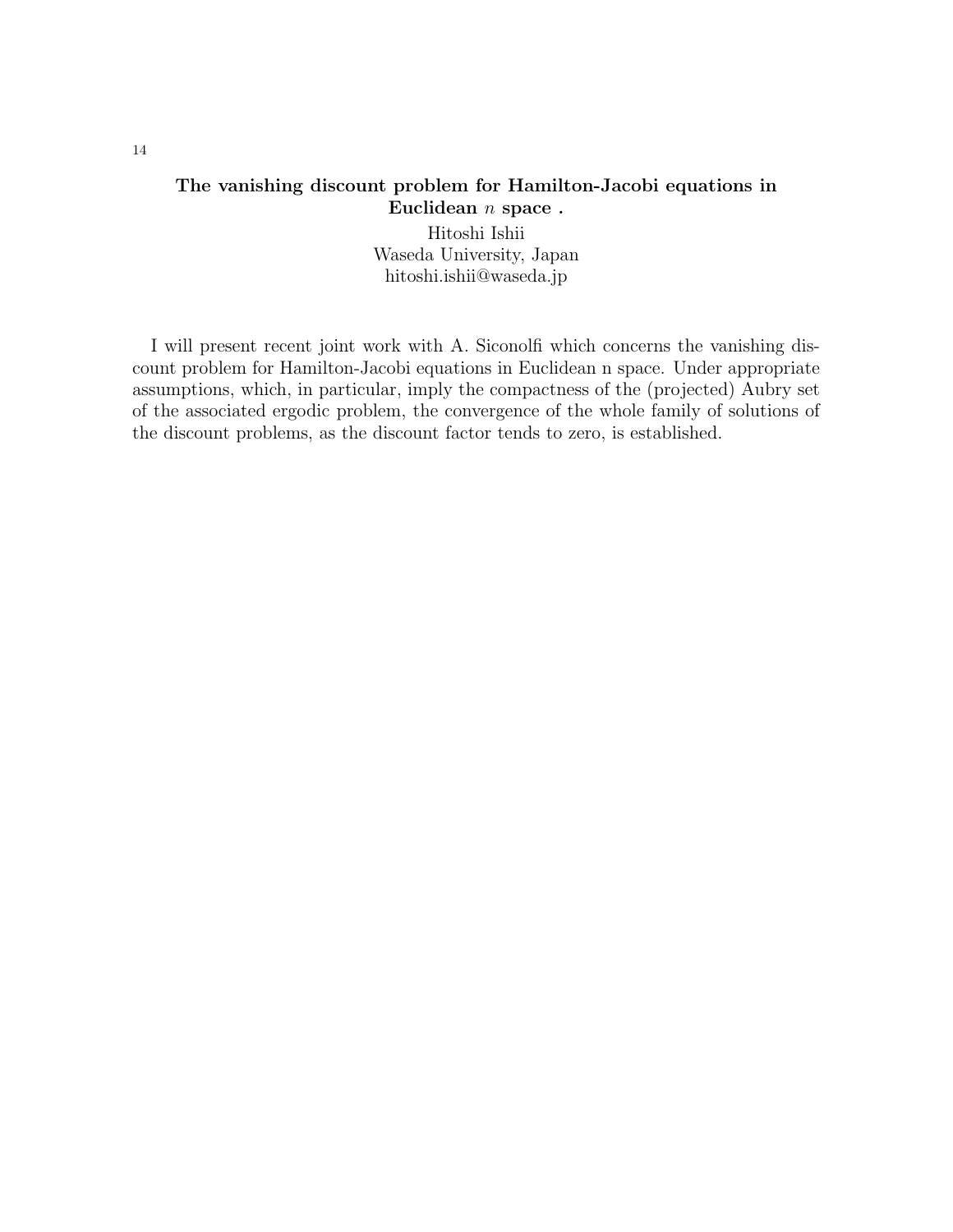Liouville theorems for radial solutions of semilinear elliptic equations.

Leonelo Iturriaga UTFSM, Chile leonelo.iturriaga@usm.cl

In this work we obtain some new Liouville theorems for positive, radially symmetric solutions of the equation

$$
-\Delta u = f(u) \quad \text{in } \mathbb{R}^N
$$

where f is a continuous function in  $[0, +\infty)$  which is positive in  $(0, \infty)$ . Our methods adapt to cover more general problems, where the nonlinearity is multiplied by some radially symmetric weights and/or the Laplacian is replaced by the  $p$ -Laplacian,  $1 <$  $p < N$ . Some results for related elliptic systems are also obtained.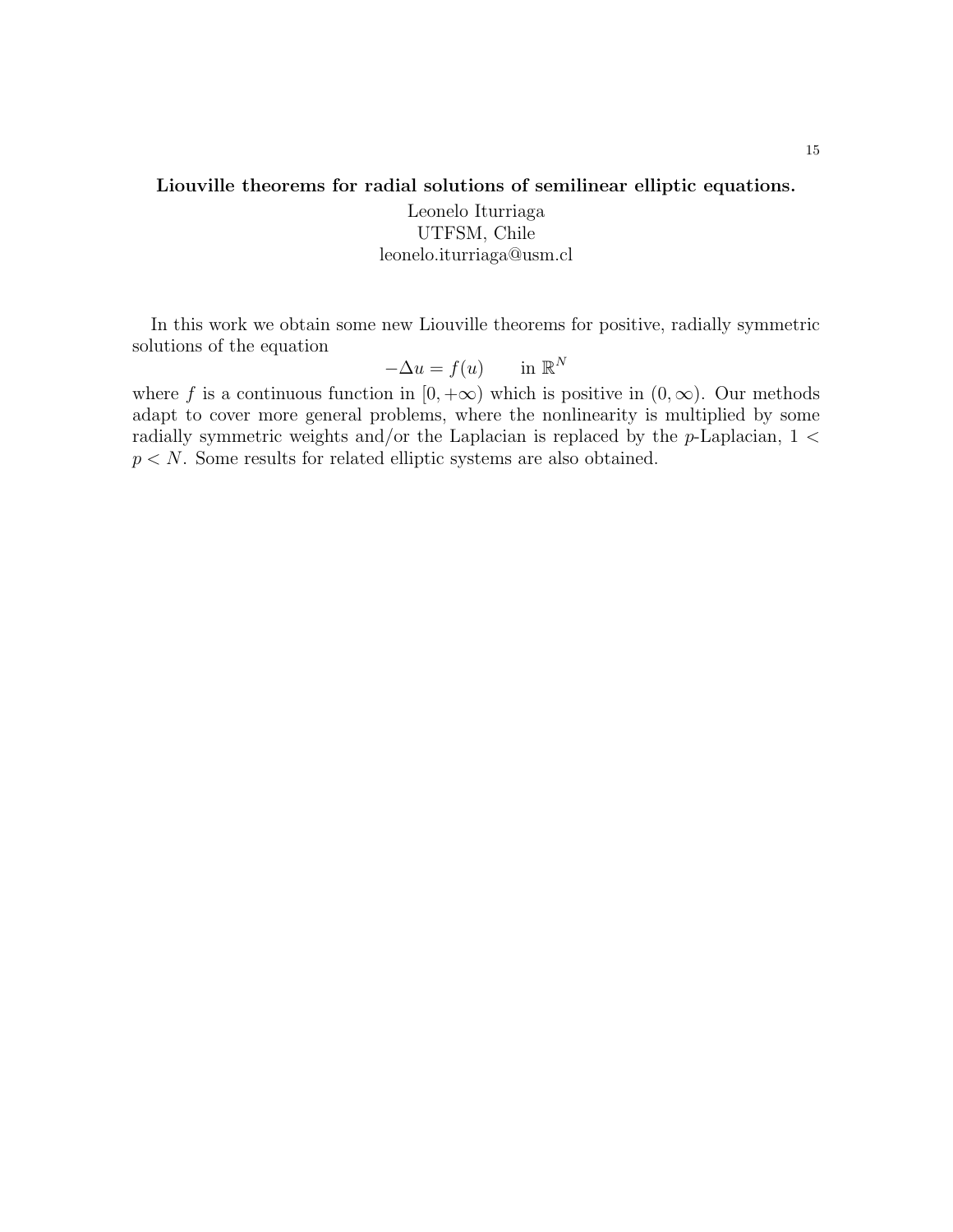## Multiple steady states for a competition system supporting an ideal-free distribution.

Salomé Martínez Universidad de Chile, Chile samartin@dim.uchile.cl

In this talk we will discuss existence of steady state solutions for the competitive system

$$
\begin{cases}\n\frac{\partial u}{\partial t} = \nabla \cdot \left[ \alpha(x) \nabla \frac{u}{m} \right] + u(m(x) - u - bv) & \text{in } \Omega, \ t > 0, \\
\frac{\partial u}{\partial t} = \nabla \cdot \left[ \beta(x) \nabla v \right] + v(m(x) - cu - v) & \text{in } \Omega, \ t > 0, \\
\nabla \frac{u}{m} \cdot \hat{n} = \nabla v \cdot \hat{n} = 0 & \text{on } \partial \Omega, \ t > 0,\n\end{cases}
$$

which supports an *ideal free distribution* for the first species, i.e. admits a positive steady state which matches the per-capita growth rate. Previous results have stated that when  $b = c = 1$  the ideal free distribution is an evolutionary stable and neighborhood invader strategy, that is the species with density  $v$  always goes extinct. We will analyze how the interaction coefficients  $b$  and  $c$  influence the structure of the steady state solutions of the system. In particular, how and to what extent the advantage derived from ideal free dispersal continues when there is a trade off relative to competitive impact, for example when  $b > 1$  but  $c < 1$ . To understand this case, we will study the interplay between the inter-specific competition coefficients b, c and the diffusion coefficients  $\alpha(x)$ and  $\beta(x)$  on the critical values for stability of semi-trivial steady states. We will also show that under certain regimes the system sustains multiple positive steady states.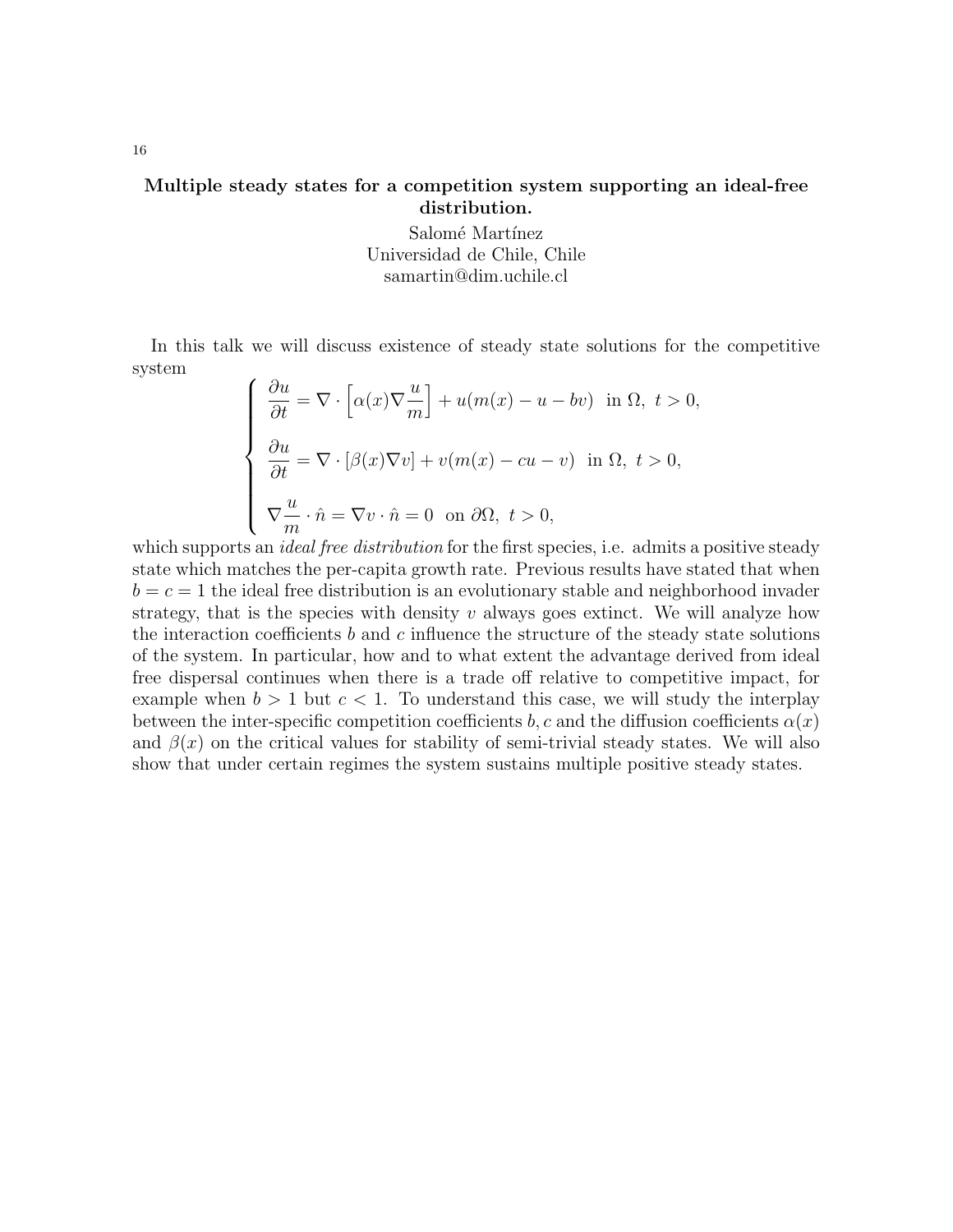#### Games for eigenvalues of the Hessian and concave/convex envelopes.

Julio Rossi UBA, Argentina jrossi@dm.uba.ar

We deal with the PDE  $\lambda_j(D^2u) = 0$ , in  $\Omega$ , with  $u = g$ , on  $\partial\Omega$ . Here  $\lambda_1(D^2u) \leq ... \leq \lambda_k$  $\lambda_N(D^2u)$  are the ordered eigenvalues of the Hessian  $D^2u$ . The equation  $\lambda_1(D^2u)=0$  is just the PDE verified by the convex envelope inside  $\Omega$  of the boundary datum q. Our main result is to show a necessary and sufficient condition on the domain so that the problem has a continuous solution for every continuous datum g. We also introduce a related two-player zero-sum game whose values approximate solutions to this PDE problem.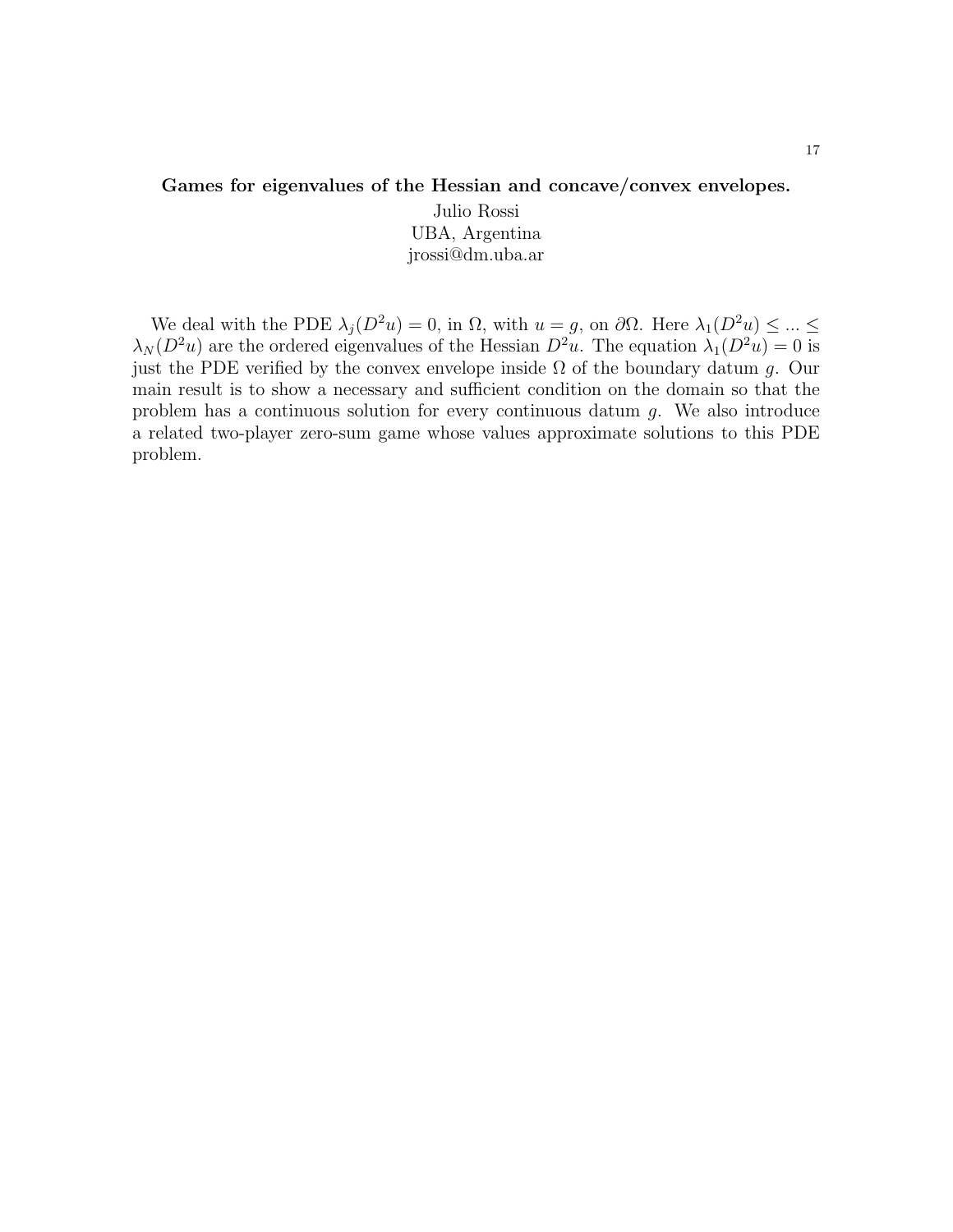## Uniform boundedness of positive solutions of the Lane-Emden equation in dimension two .

Boyan Sirakov PUC-Rio, Brasil bsirakov@mat.puc-rio.br

We prove that positive solutions of the Lane-Emden equation in a two-dimensional smooth bounded domain are uniformly bounded for all large exponents. A consequence is an integral bound which implies sharp asymptotic for such solutions. Joint work with Nikola Kamburov.

18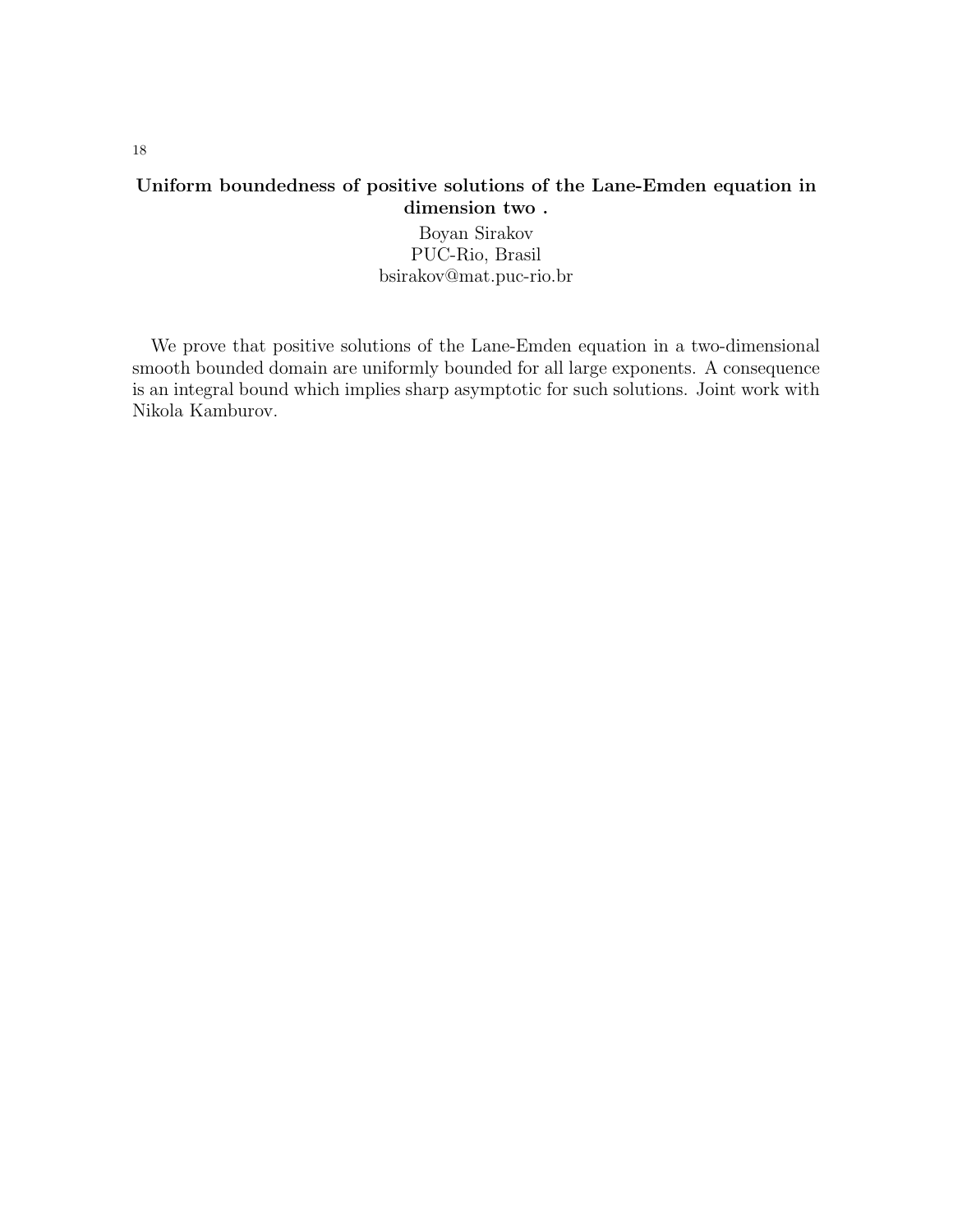## Standing waves for Chern-Simons-Schrödinger systems. Jingang Tan UTFSM, Chile jinggang.tan@usm.cl

In this talk we prove existence and Concentration of standing waves for the Chern-Simons-Schrödinger System with general nonlinearity by using variational methods.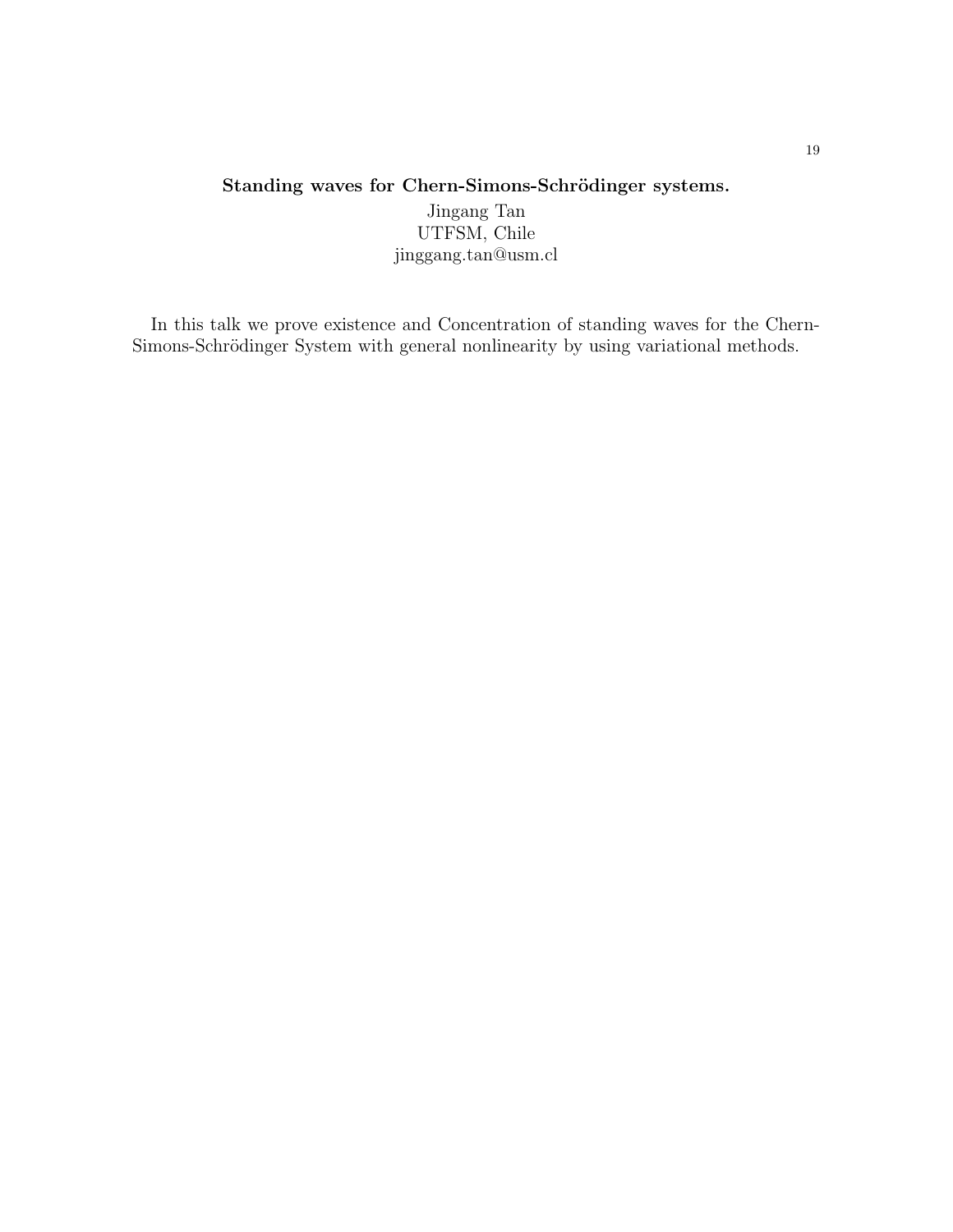#### Singular perturbation problem for generalized Choquard equations.

Kazunaga Tanaka Waseda University, Japan kazunaga@waseda.jp

We study the singular perturbation problem for for a class of generalized Choquard equations:

$$
-\varepsilon^2 \Delta u + V(x)u = \frac{1}{\varepsilon^{\alpha}} (I_{\alpha} * F(u))f(u) \text{ in } \mathbb{R}^N,
$$

We study the existence and multiplicity of concentrating solutions using variational methods. Especially, we give an existence result for locally sublinear case.

This is a joint work with S. Cingolani.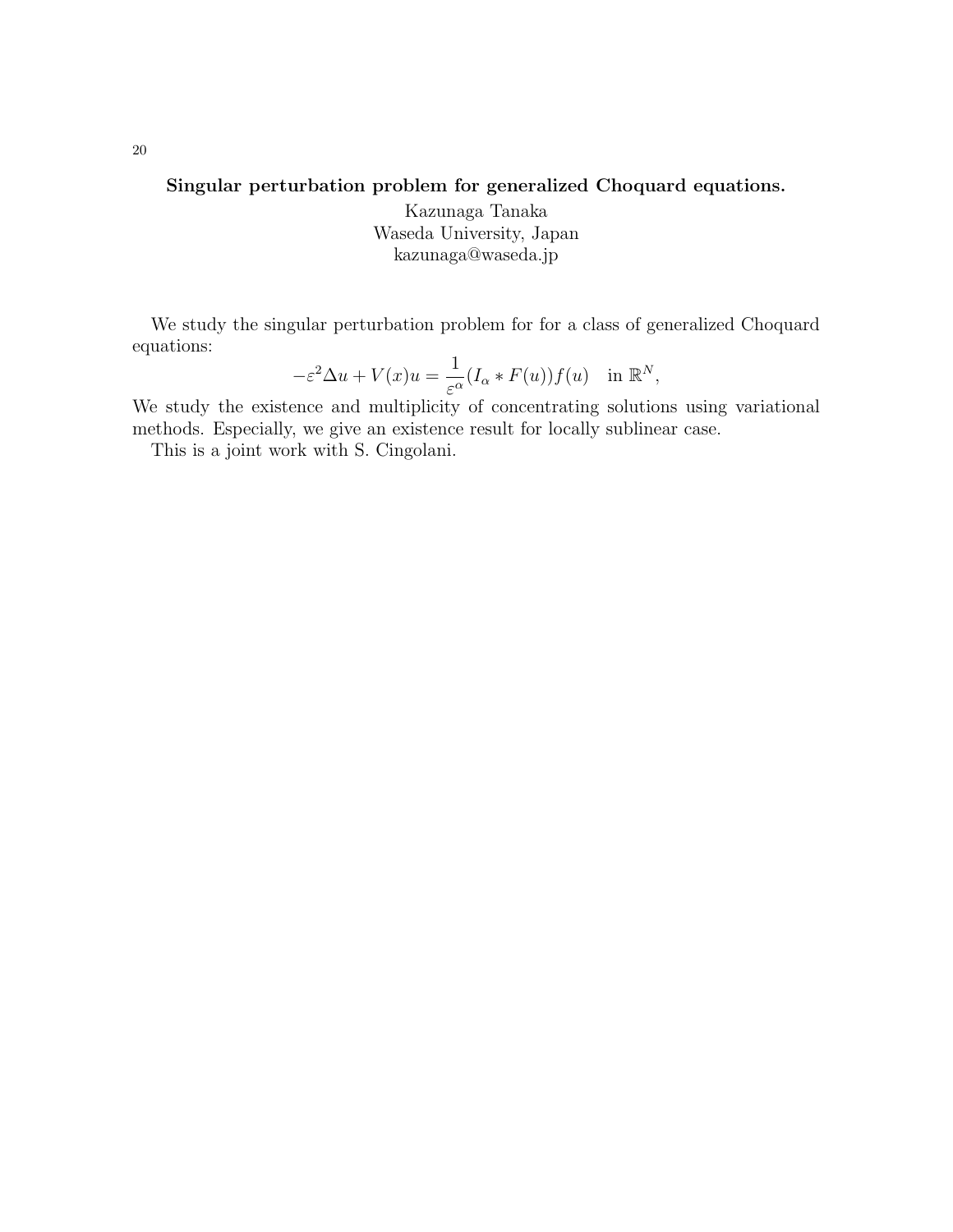#### Fractional Dirichlet problems with supercritical gradient terms.

Erwin Topp Universidad de Santiago, Chile erwin.topp@usach.cl

In this talk we present existence and uniqueness results for Dirichlet problems associated to fractional elliptic equations with the form

(0.4)  $(-\Delta)^s u = g(|Du|) + f \text{ in } \Omega,$ 

where  $\Omega \subset \mathbb{R}^N$  is a bounded domain with smooth boundary,  $f \in C(\overline{\Omega})$ ,  $s \in (0,1)$ , and  $g$  is a coercive nonlinearity with a supercritical growth with respect to the fractional diffusion, that is  $g(t)/t^{2s} \to +\infty$  as  $t \to +\infty$ .

We construct suitable barriers in order to get the existence and uniqueness of solutions for some Dirichlet problems associated to (0.4), attaining continuously the boundary data.

Joint wotk with A. Quaas and G. Dávila (UTFSM).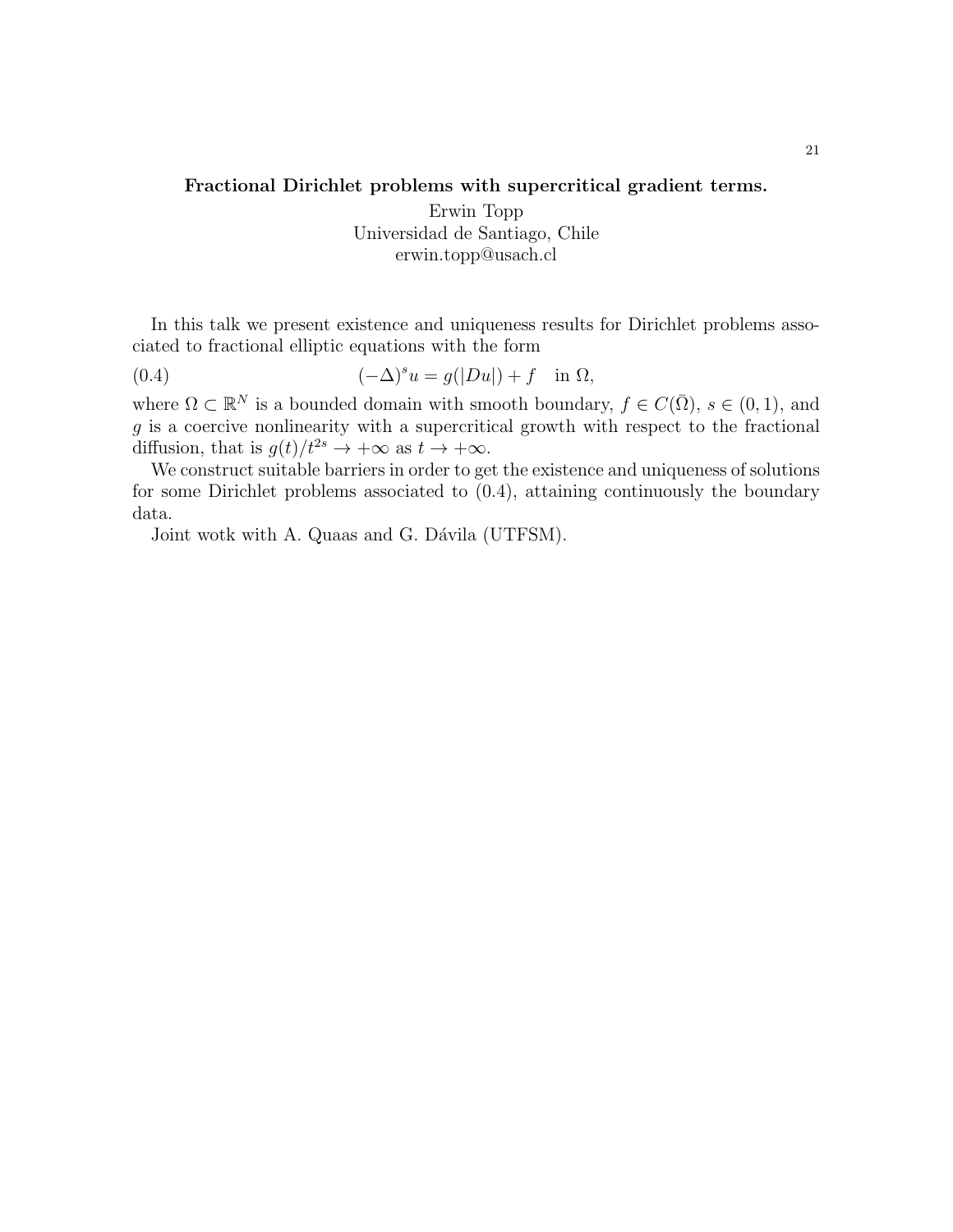#### Non-linear Schrödinger equation with non-local regional diffusion.

César Torres Universidad Nacional de Trujillo ctl 576@yahoo.es

In this work we are interested in the nonlinear Schrödinger equation with non-local regional diffusion

(0.5) 
$$
\epsilon^{2\alpha} (-\Delta)_{\rho}^{\alpha} u + u = f(u) \text{ in } \mathbb{R}^n
$$

$$
u \in H^{\alpha}(\mathbb{R}^n)
$$

where f is a continuous function with suitable conditions and  $(-\Delta)^\alpha_\rho$  is a variational version of the regional laplacian, whose range of scope is a ball with radius  $\rho(x) > 0$ . We give general conditions on  $\rho$  which assure the existence and multiplicity of solution for the problem (0.5). Furthermore, we study the behavior of semi-classical solutions as  $\epsilon \to 0$ .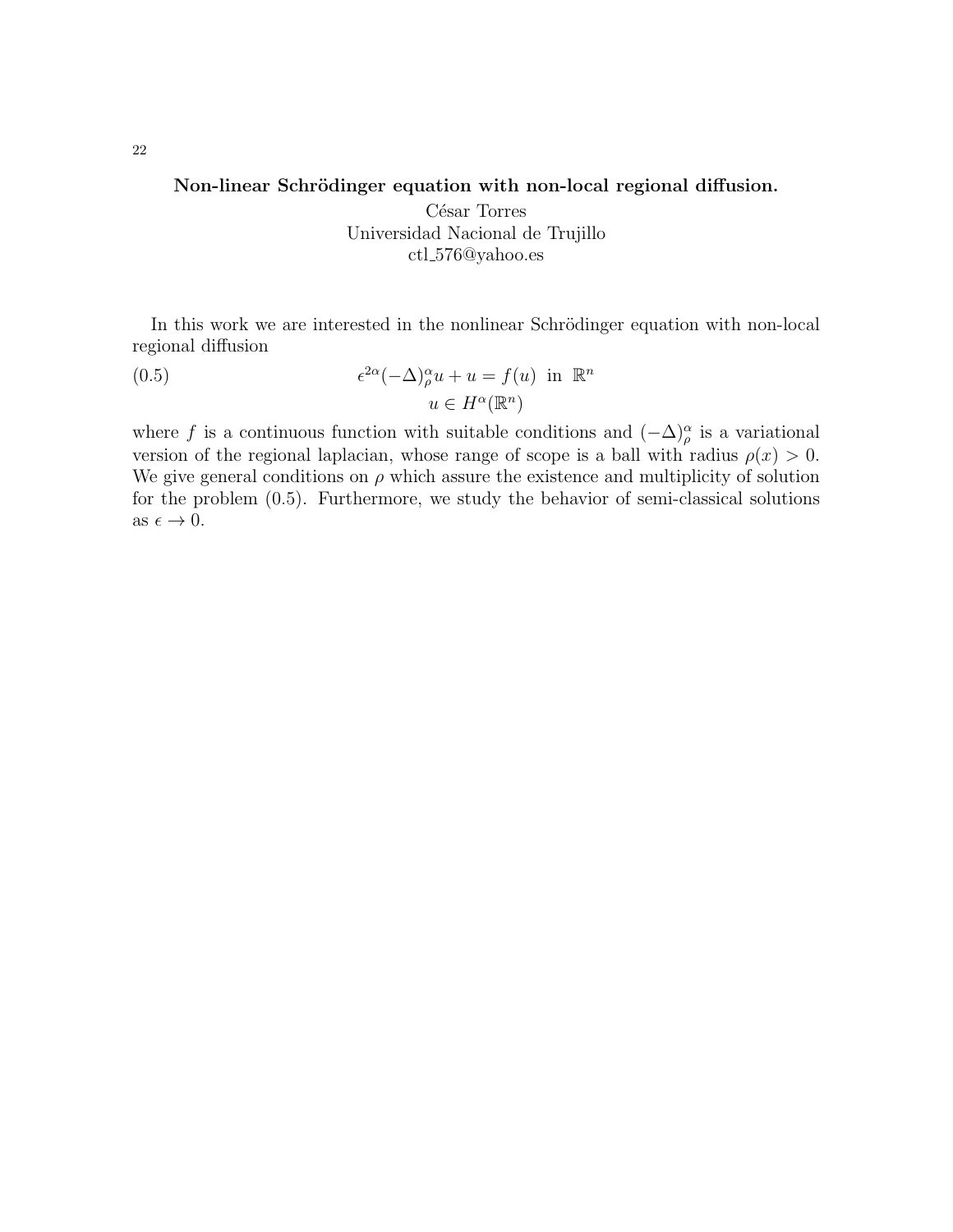## Existence of positive solutions of Schrödinger equations with vanishing potentials.

Pedro Ubilla Universidad de Santiago, Chile pedro.ubilla@usach.cl

In this talk we show the existence of at least one positive solution of the equation

(0.6) 
$$
\begin{cases}\n-\Delta u + V(x)u = f(x, u), & x \in \mathbb{R}^N \\
u > 0 \\
u \in H^1(\mathbb{R}^N),\n\end{cases}
$$

for  $N \geq 3$  and assuming that  $f : \mathbb{R}^N \times \mathbb{R} \to \mathbb{R}$  is a continuous nonnegative function and  $V : \mathbb{R}^N \to \mathbb{R}$  is a nonnegative potential. Here, we assume that f is superlinear at the origin and at infinity and has subcritical growth, and we give examples where f does not satisfy the classical condition of Ambrosetti-Rabinowitz nor monotonicity conditions. Also, we consider situations where the potential  $V : \mathbb{R}^N \to \mathbb{R}$  can vanish at infinity.

This is a joint work with Eduard Toon.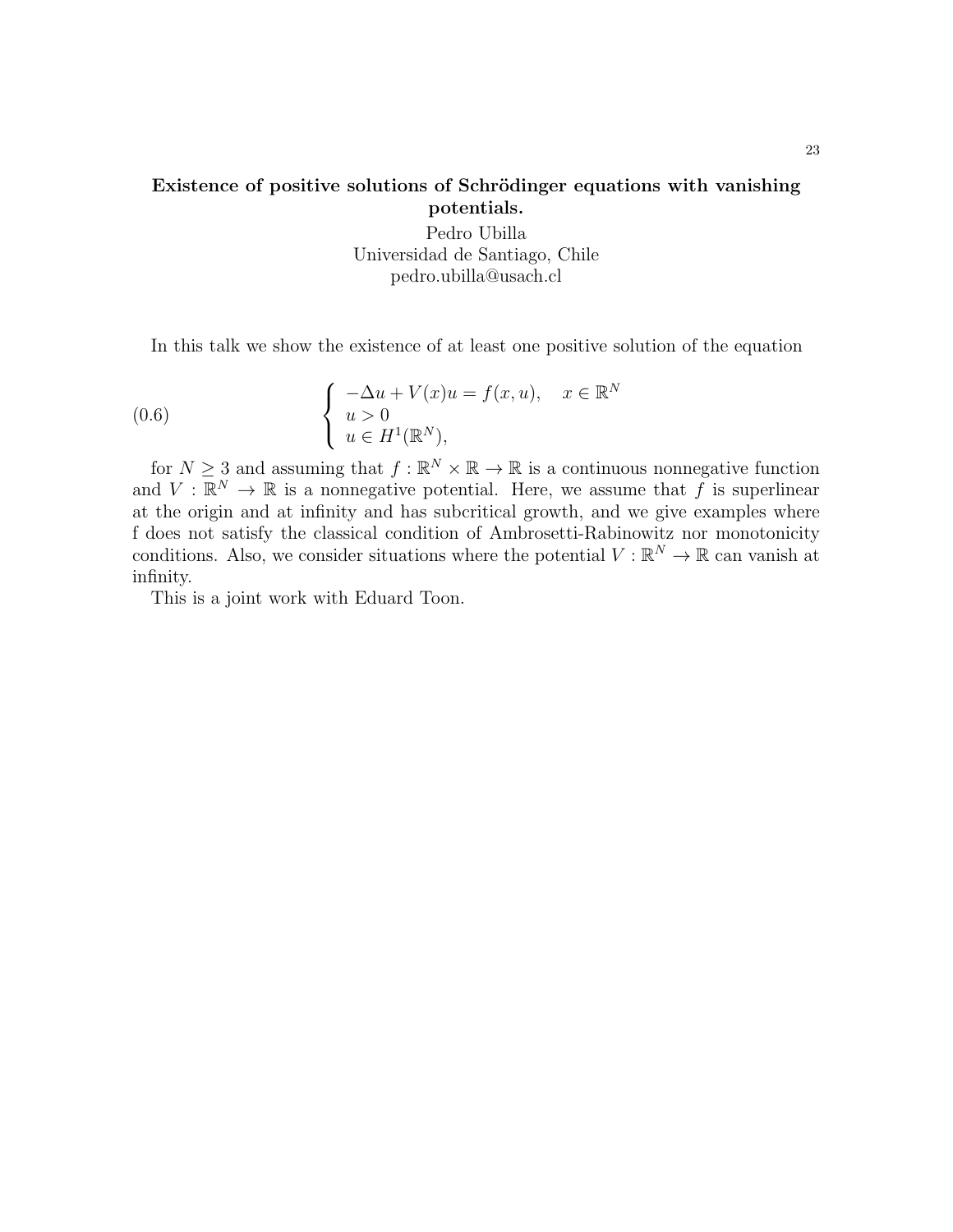### Elliptic equations with measure valued nonlinear absorption and measure data.

Laurent Véron Université de Tours, France veronl@univ-tours.fr

We study the semilinear elliptic equation  $-\Delta u + q(u)\sigma = \mu$  with Dirichlet boundary condition in a smooth bounded domain where  $\sigma$  is a nonnegative Radon measure,  $\mu$  a Radon measure and  $g$  is an absorbing nonlinearity. We show that the problem is well posed if we assume that  $\sigma$  belongs to some Morrey class. Under this condition we give a general existence result for any bounded measure provided g satisfies a subcritical integral assumption. We study also the supercritical case when  $g(r) = |r|^{q-1}r$ , with  $q > 1$  and  $\mu$  satisfies an absolute continuity condition expressed in terms of some capacities involving  $\sigma$ . We give applications to the study of harmonic functions in a half-space satisfying a nonlinear Neumann boundary condition with measure data on the boundary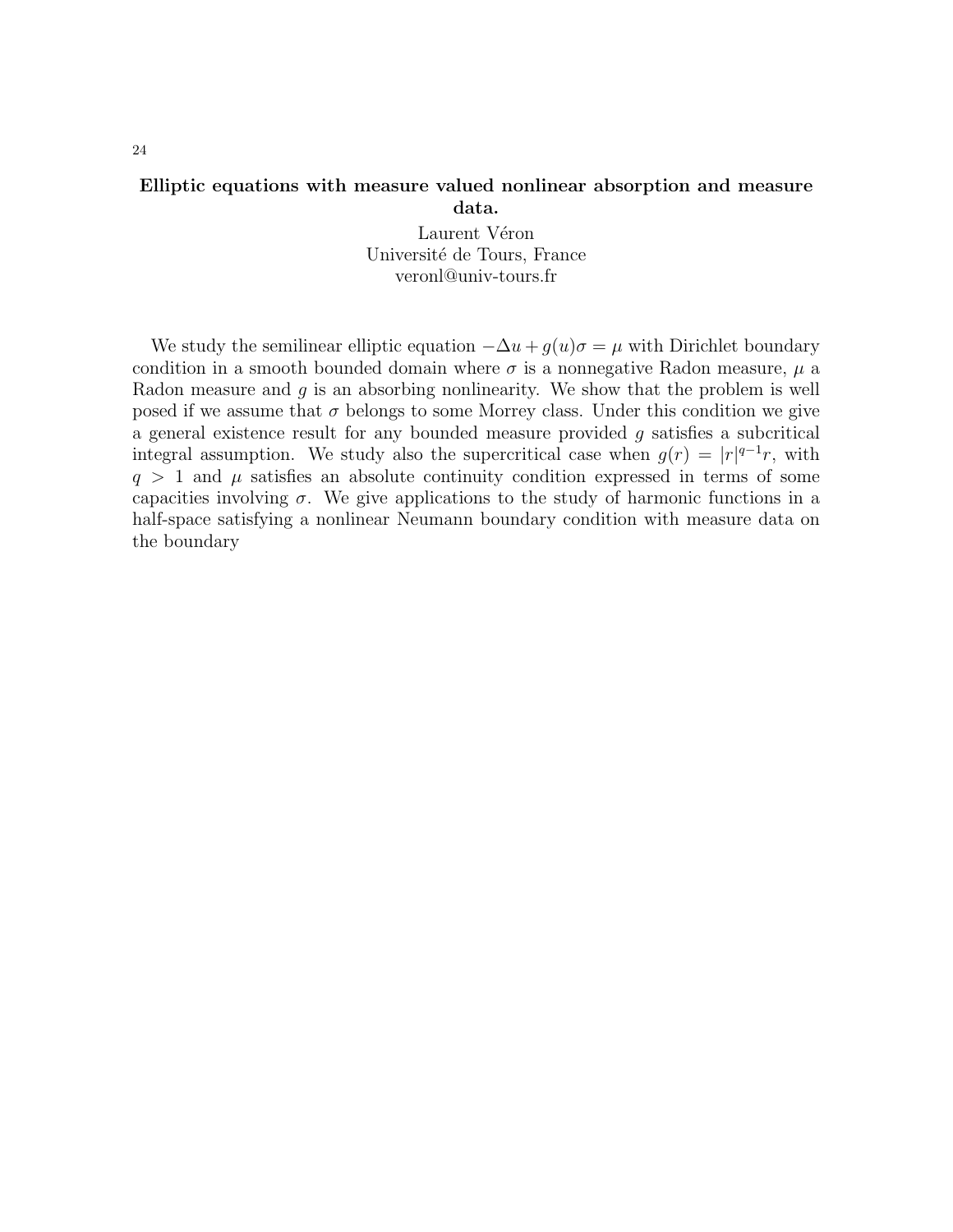## Hamilton-Jacobi systems involving Caputo time derivatives. Miguel Yangari EPN, Ecuador miguel.yangari@epn.edu.ec

In this talk we state existence and uniqueness of bounded viscosity solutions of weakly coupled systems of parabolic HamiltonJacobi equations with nonlocal ingredients, where the time evolution of each equation is driven by Caputo derivatives of different orders. As an application, we present steady-state large time behavior for the system in the case the stationary equation has uniqueness.